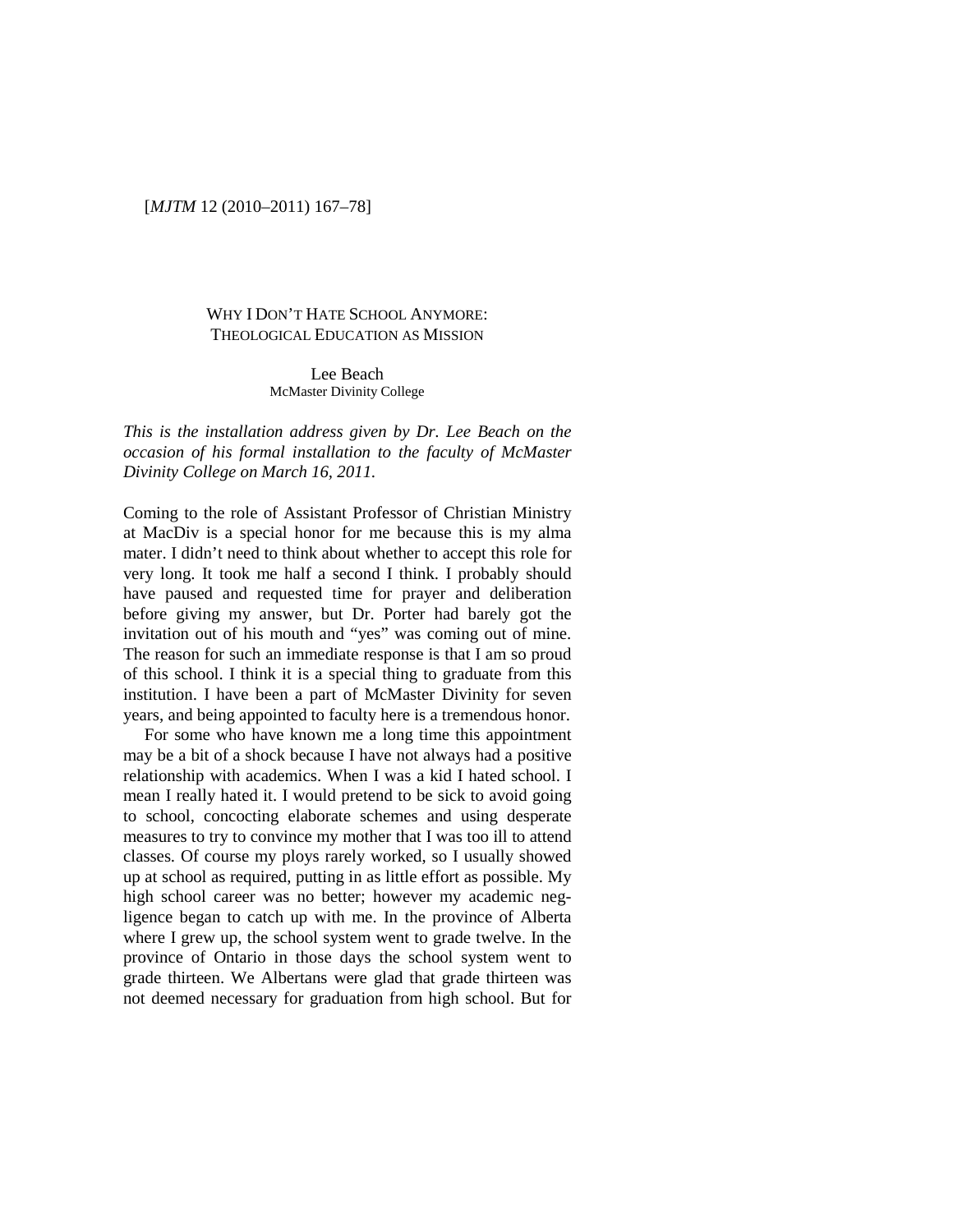me, after my twelfth year, a thirteenth year was deemed necessary if graduation was going to be an option!

In my last year of high school I came to faith in Jesus Christ and decided that I wanted to pursue pastoral ministry as a vocation. For me this meant attending Canadian Bible College for training. In my mind this was merely a means to an end. I wanted to go into full-time ministry and an undergraduate degree in theology was the appropriate way to go about preparing. Four years and I would be done with school forever! My first semester was a social success but it was an inauspicious start academically. My grade point average hovered around 1.17. I had been elected freshman class president by my peers that first semester; however the school had a rule that no student on academic probation could serve in student leadership so I was forced to resign my position. This bitter lesson did not bear much immediate fruit as my GPA rose only slightly in second semester to around 1.32. At the conclusion of my first year, the college offered me a sabbatical year for rest and reflection on my performance to that point.

I did finally graduate from that fine (and very gracious) institution, and when I did I was sure that I was never going back to school again. I had achieved my goal. I went from Bible College right into pastoral ministry and I was ready to get on with life in the real world.

However, pastoral ministry, while exhilarating, proved immensely challenging. About six years into my ministry I recognized that I needed help. I sensed a certain limitation in my ability to think theologically and handle the biblical text. I desired to go deeper. So I did what I had thought I would never do again: I went back to school, enrolling at Tyndale Seminary in Toronto. For the next nine years I chipped away at a Masters of Divinity degree, but this time with a different attitude and purpose, not just to get it done, but actually to engage in learning and development. When that journey ended I enrolled in the PhD program here at McMaster Divinity College, and for another six years I went to school and studied some more.

That means that for a kid who hated school, I have spent thirty-three of my forty-six years in school. Surely, this is the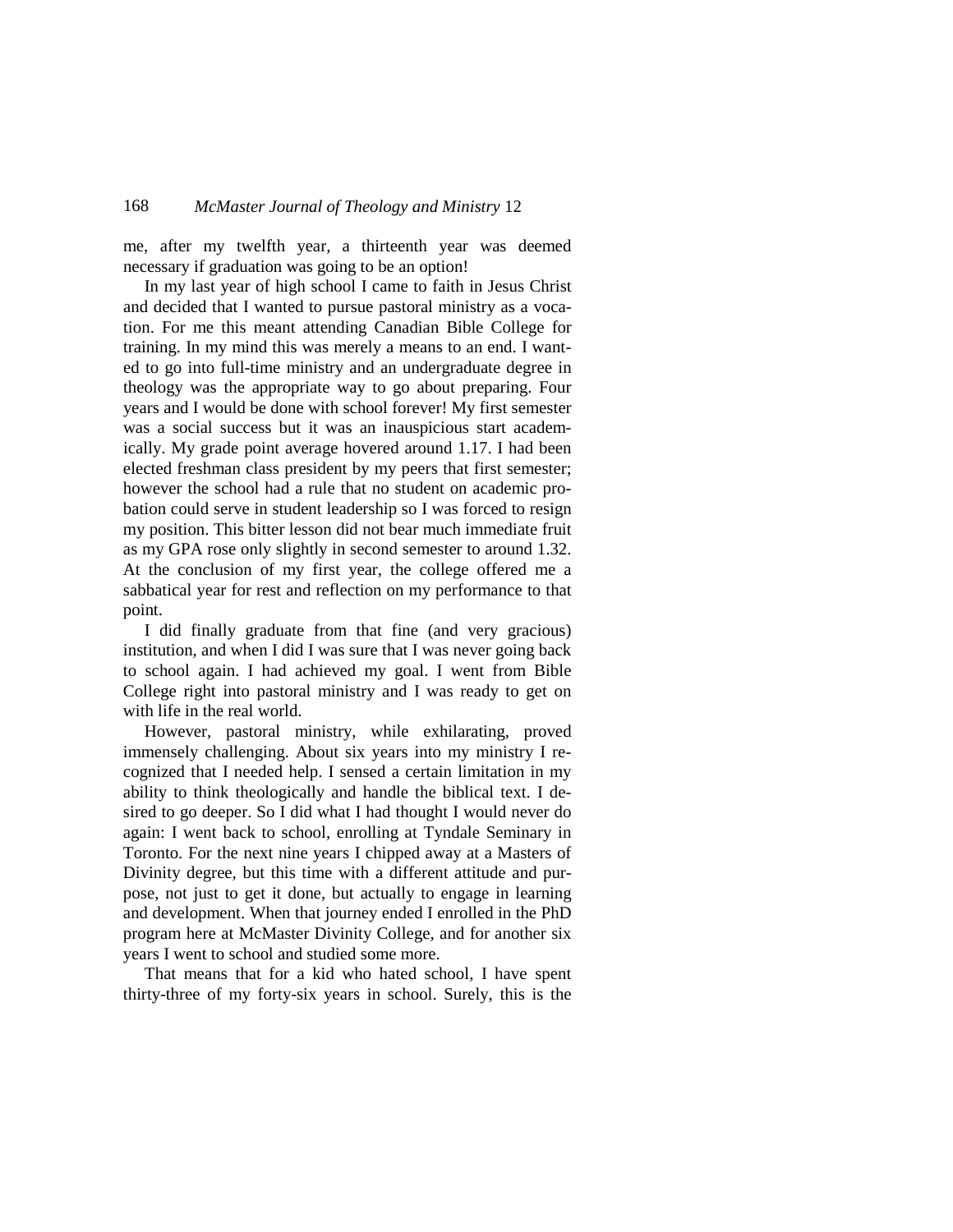justice of God at its finest! And now I have signed up potentially to spend the rest of my working life—in school!

How could I go from pretending to be sick to avoid school to spending pretty much my whole life going to school and ultimately choosing to invest the best years of my life in a school? The answer lies in that experience I had six years into my ministry and what has happened in my life since then.

The challenges of ministry are myriad and never more than today. There was a time, apparently before "my" time, when being a Christian minister was a highly respected occupation. The position of pastor and title of Reverend literally guaranteed that the bearer of that title would be accorded respect in the community. Ministry, like most work, was a bit more straightforward too. Larger segments of the population were inclined to attend church services; people looked to the church to answer their questions and help define public and private morality. Even many whose involvement in the church lagged had a basic knowledge of the Bible. There was a framework in place in society that at least gave the Christian minister a starting place for the work. This is no longer a valid assumption for any person in Christian ministry to make. I won't take time to catalogue even briefly the changes that have taken place in our society because I assume that we are all aware of how our culture has changed and continues to change at a rapid pace. I also assume that you are well aware of how these changes have dramatically affected the role and place of the church in Canadian society. The larger question is, how do we engage this culture and move the mission of the church, the mission of God, forward in these challenging days?

I want to say that if the church is going to meet these challenges effectively, theological education will have to be committedly missional in its orientation. By this I do not mean that seminaries need to teach about mission more, or that every lecture needs to be expressly missional. What I mean is that seminary education must be oriented to what God is doing in the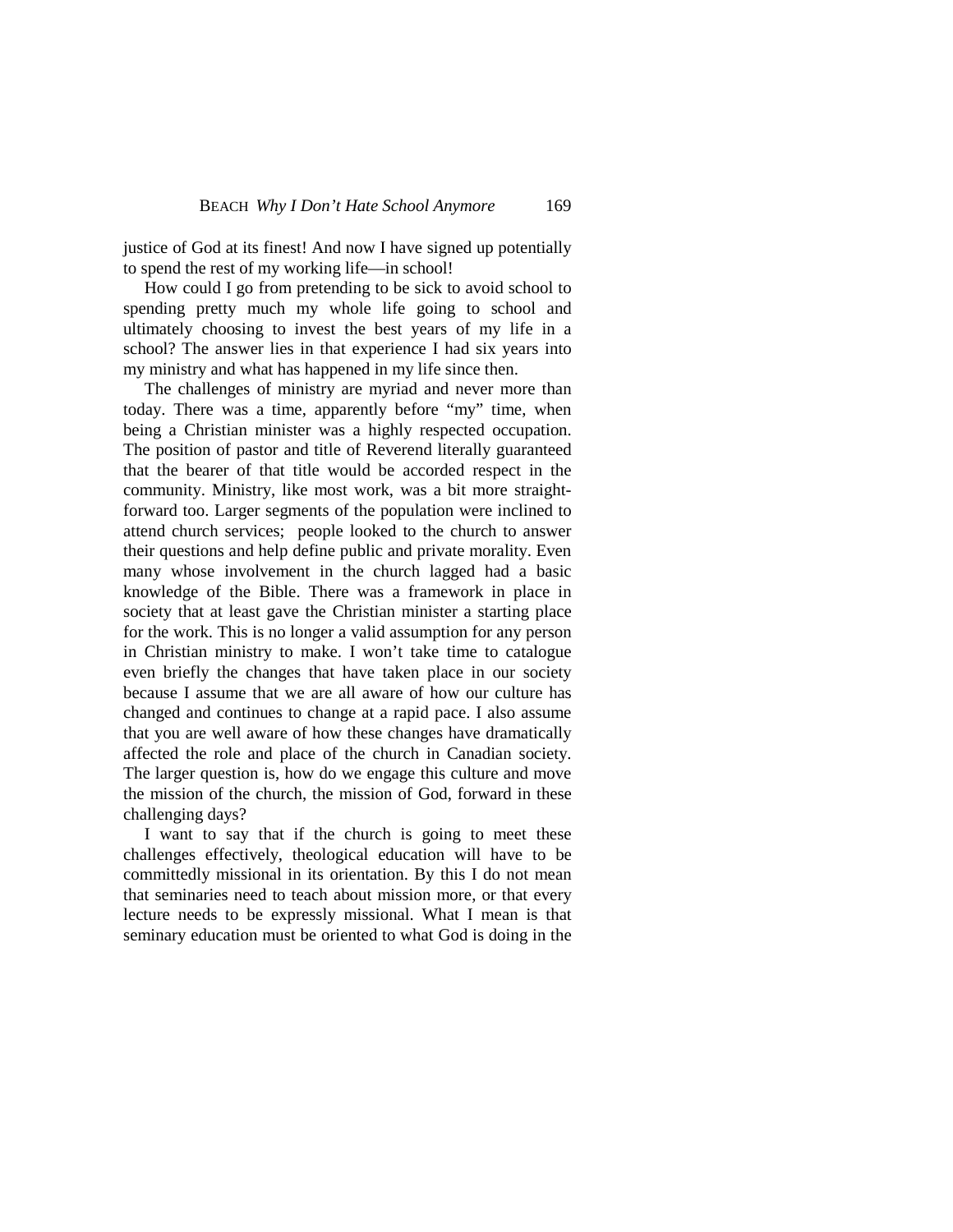world and how we can participate in it.<sup>[1](#page-3-0)</sup> It is an orientation to theological education that is steadfastly and consistently practice-oriented. This means at least three things, none of which is essentially new, that must be held as orienting paradigms for understanding the work of theological education in and on behalf of the church.

#### *Ministry Practice Needs Theological Education*

When I first entered pastoral ministry I was idealistic and filled with passion. In my denomination we used to talk a lot about the second coming, the return of the Lord, and it was always promoted (rightly) as an event to look forward to. Yet I secretly hoped that the Lord would hold off for a while. I wanted my piece of the action out there; I wanted to make my mark before the coming of that glorious day. I believed that I could change the world. Six years in to my ministry I was not so sure. My idealism had faded, I was a bit tired, and rather disillusioned because the world had not changed more thanks to my ministry. Now that does not mean that I still did not want to change the world, or that I had lost my faith in the church or my call to ministry. I had certainly struggled with those things, but largely they were still intact. Further, I knew how to run a youth program, I knew where to go to get new ideas, and I was not afraid to try new things. After more than five years as a youth pastor I became the senior pastor of a church and I started preaching regularly. I had a fair idea how to put a sermon together and what topics might be interesting to people. I could tell a story and an opening joke. I had some sense of vision of what the church could be and I had resources that gave me the latest ideas on how to lead the church. I believed in prayer and tried to practice that discipline faithfully as a part of my own spirituality

<span id="page-3-0"></span><sup>1.</sup> Banks, *Reenvisioning Theological Education*, 142. Also see Van Gelder, *Theological Education.* Van Gelder explores historical developments in the emphasis that theological schools have placed on ministry formation and offers some of the current reasons why missional concerns are increasingly at the forefront of theological institutions. See esp. 41–44.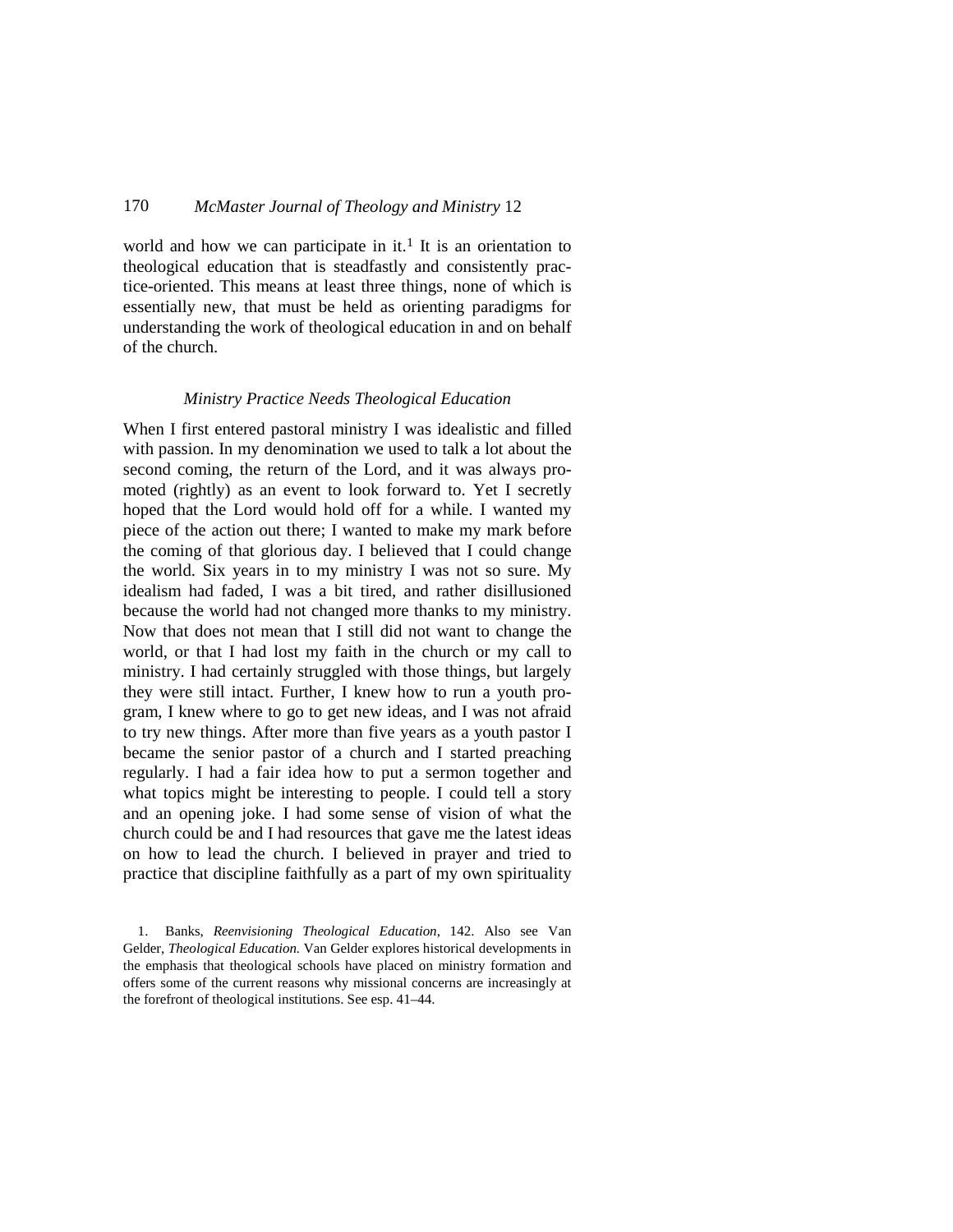and ministry. But I knew something was missing. I knew that I lacked a theological center for my ministry. I longed to be able to probe the biblical text more fully in order that it might yield something more sufficient for me to preach. I began to feel that my preaching and teaching were rather thin, and my ministry was as much about chasing after the next good idea as it was about a clear biblically rooted theology of ministry.

My ministry, and I think this is common in the contemporary church, was rooted in pragmatism and enthusiasm. Both are good things in themselves, I am all for ideas that work and enthusiasm beats cynicism most of the time, but without theology, ministry is thin and lacks the ability to face the challenges of the long haul. Preaching runs the risk of being moralistic, or worse, shrill.

This is where theological education becomes a necessary part of grass-roots ministry. In seminary I found people who modeled evangelical biblical scholarship that probed the text in ways that took the Bible seriously but opened it to me in ways that I always sensed were there but was never able to access myself. Further, they provided me with tools so that I could follow suit. Theologians broadened my understanding of the church's history and its doctrinal ideas, and professors who taught ministry practice modeled what it looked like when the theological disciplines were thoughtfully employed in the practice of ministry.

Anyone who says to me that seminary has little to do with ministry is talking to someone who found just the opposite. I literally rushed back from Tyndale Seminary in Toronto to my home in Cobourg with my head filled with ideas and my heart full of inspiration for the new possibilities created by my studies for the work I was doing as a pastor. My poor wife would have to endure a half-baked retelling of that night's lecture as I tried to articulate the things I was learning and how I thought they were going to work themselves out in our ministry. Often she would push back on my newly acquired ideas, asking hard questions and raising objections. This only served to sharpen my desire to grow further.

I clearly remember that after taking a course on the book of Genesis I led my congregation through that book by preaching a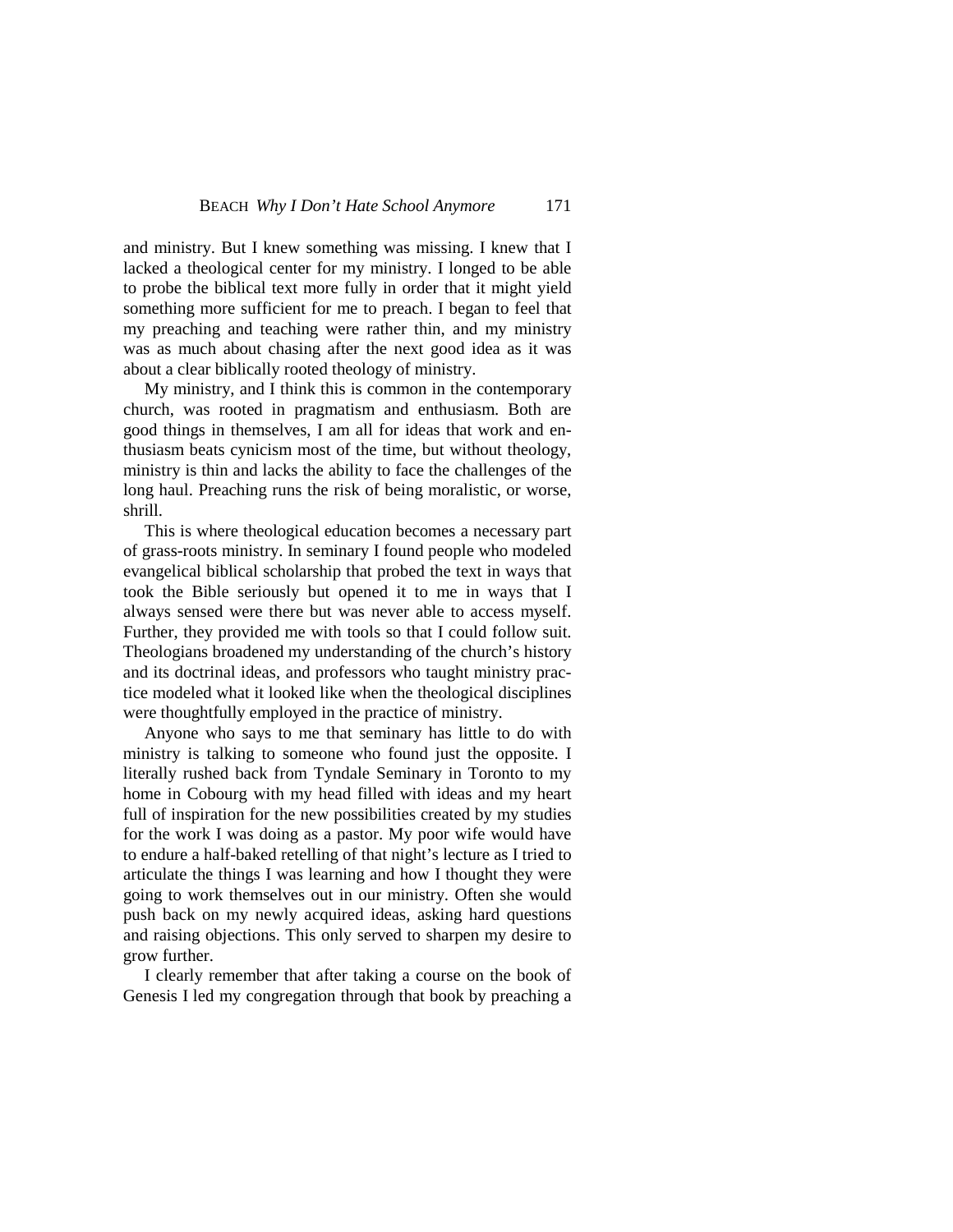series of sermons on it. One Sunday afternoon, one of the church elders called me and said how much he was appreciating the series. He said, "Your preaching has really taken off." Now there are a couple of ways one could take such a comment, but I chose to take it as a firm complement and did not mention that a large part of my preaching was simply me offering to my congregation the things my Old Testament professor had taught in the Genesis course! Another course I took on the Holy Spirit helped me understand in a whole new way that God was forming the church into his own people who were designed to be an expression of divine life in the world. This changed my understanding of pastoral work irrevocably and my ministry was never the same.

Seminary opened a whole new word to me. Part of the reason this was so radical to me was that clearly I hadn't paid very close attention in Bible College (I should have known some of that material already), but seminary was the world of the theological disciplines and they began to add a foundation to my ministry that bolstered my enthusiasm for ministry and reshaped my practice of ministry. That is why I am convinced that ministry practice needs theological education, because without it our enthusiasm can lead to bitterness and our pragmatism can lead to cynicism, but an ongoing engagement with the theological disciplines provides a deeper, richer paradigm out of which to do ministry.

### *Theological Education Needs Ministry Practice*

I joke about the fact that it took me nine years to do my MDiv, but I took so long because the whole time I was doing it I was a full-time pastor. And frankly this is a pretty good model. As I have already mentioned, for me the classroom was never far from the church. There was little or no separation of these two for me. Every idea I heard in seminary went through the filter of ongoing pastoral practice. This was true for a significant part of my PhD studies as well. My education was shaped and informed by my experience as a working pastor. And I think this is how it should be.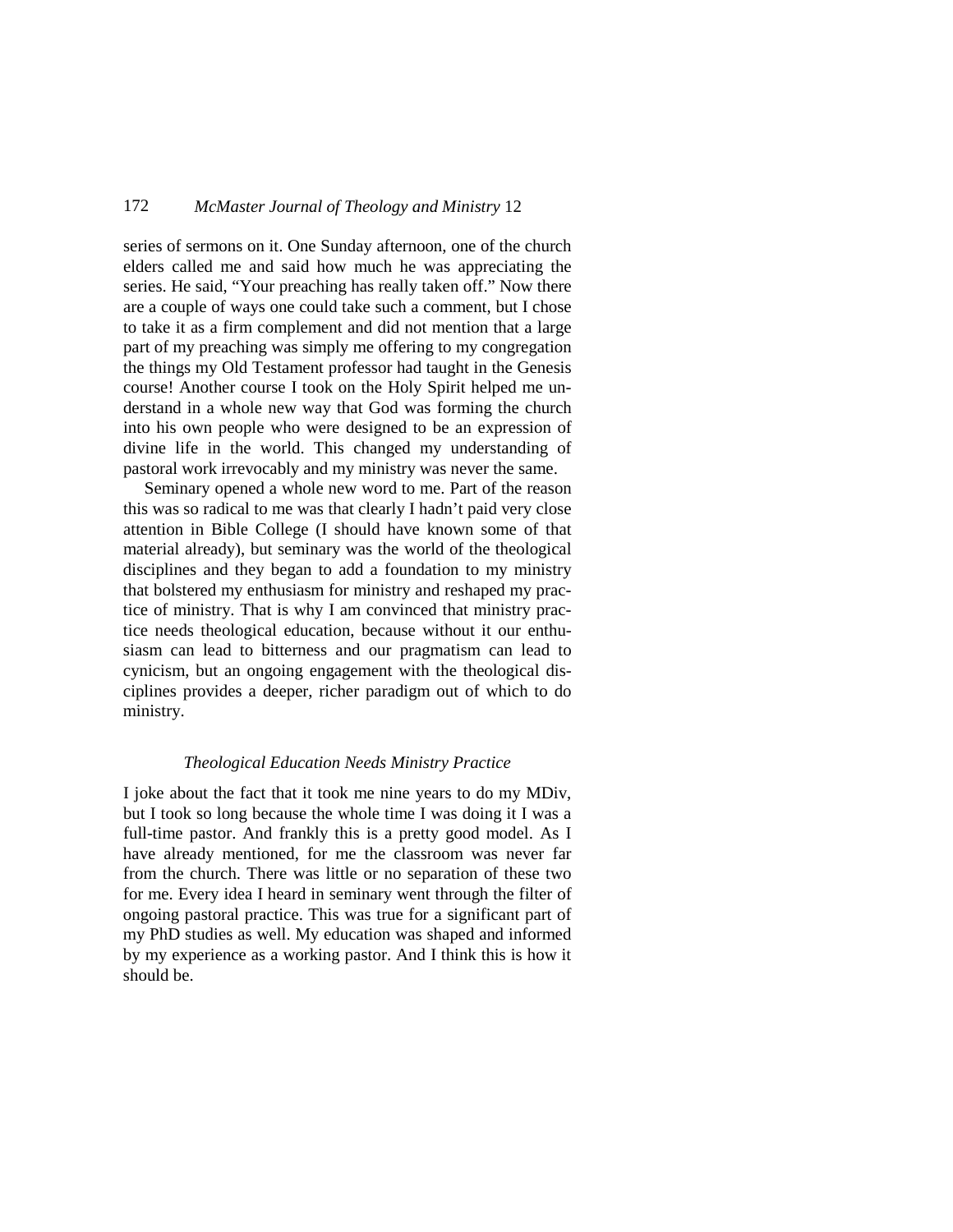If theological education is going to meet the challenges of our current context it will need to be very connected to ministry practice. This is true because formation for ministry is not a program, it is a process.[2](#page-6-0) One is not prepared for ministry because one completes an MDiv or an MTS degree. In fact, that alone more likely leaves us completely unprepared for ministry. It is only as our theological education is combined with the experience of ministry practice that formation for ministry truly takes place. Robert Banks, himself a theological educator, has written, "theological education can only enhance ministry in progress, not prepare people for ministry."[3](#page-6-1)

Christian ministry is ultimately learned by doing, and any real working theology can only be formed in practice. Theological ideas that cannot be preached or applied in a church board meeting or pastoral care setting are not really worth all that much. The theology that we learn in the classroom has to be worked out in the practice of ministry. If enthusiasm and pragmatism need theology in order to make them mature, theology needs ministry in order to make it live. And thus, theological education must be missional in that it pushes us (always) toward praxis with a steadfast commitment to the realization that without practice our theological ideas have minimal value.

Paulo Freire, in his landmark book *The Pedagogy of the Oppressed*, reminds us that when words or ideas lack action they become mere verbalism. They become an "empty word," that lacks any power to denounce or transform, "for denunciation is impossible without a commitment to transform, and there is no transformation without action."[4](#page-6-2)

I am talking to myself here, and I say this to our advanced degree students and our faculty as much as anyone else. Our energies in research and writing need always to have a view to mission, to some sense of the "so what?" There may have been a day when the church could afford to engage in scholarship for the sake of scholarship, when in a highly Christianized world,

- <span id="page-6-0"></span>2. Banks, *Reenvisioning Theological Education*, 136.
- <span id="page-6-1"></span>3. Ibid.
- <span id="page-6-2"></span>4. Freire, *Pedagogy of the Oppressed*, 87.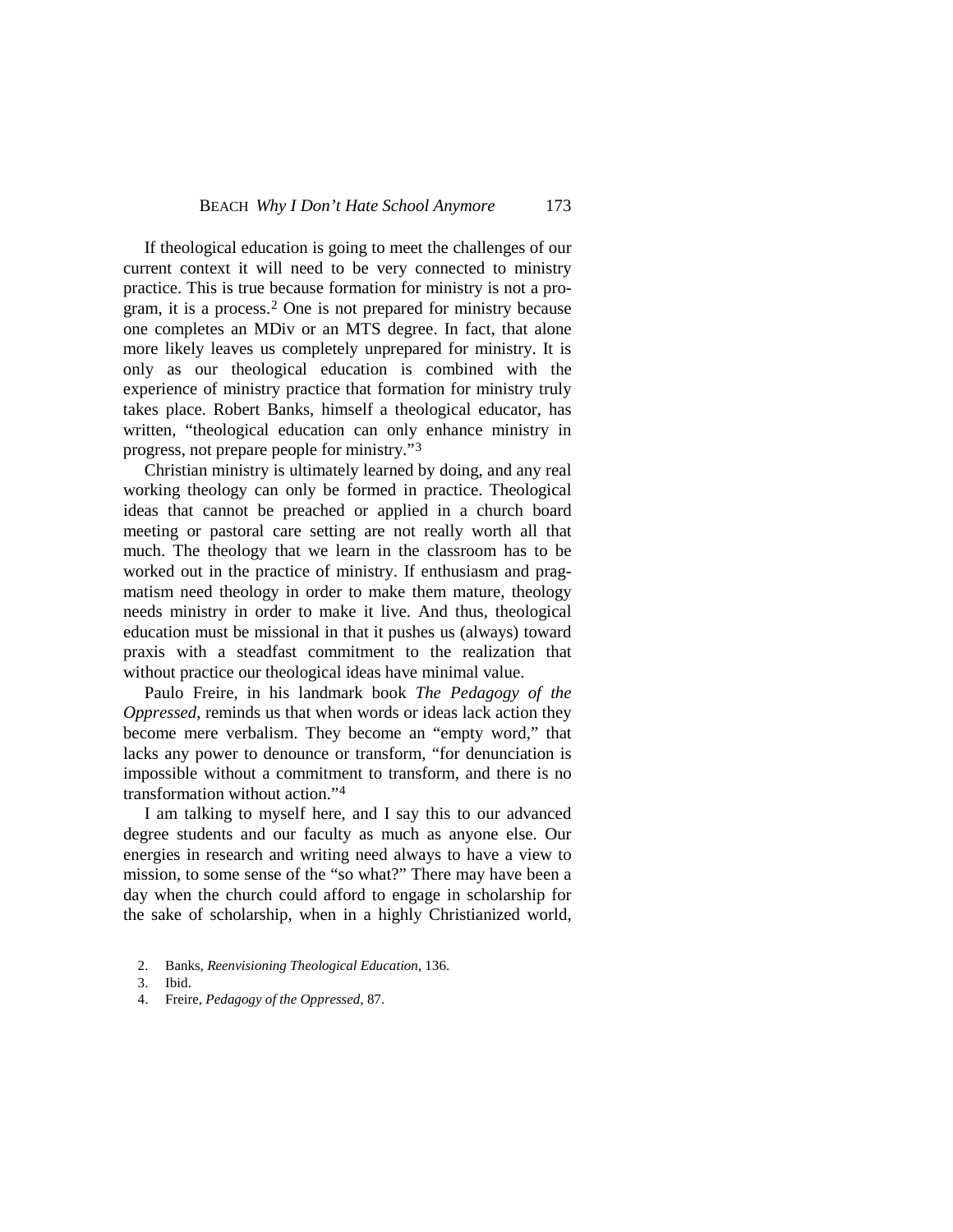adding to our knowledge for the sake of further intramural discussion may have been legitimate. But in our current context we owe it to the cause of the gospel to do our work with one eye on the missional outcome of our scholarship. How will it benefit the church in its mission? This also calls for more "perforated boundaries" between the classical disciplines of theological scholarship, allowing for a more dialogical approach to our work.[5](#page-7-0) I think that this leaves room for all kinds of scholarship to be done, but I pray that it will all be done with a deep sense that what is learned in theological education needs to be practiced if it is going to have any significant value in our world today.

# *The Horizons of the Two Are Fused through Theological Reflection on Ministry Practice*

I believe in theological education because what the church needs today more than ever are theologically reflective, theologianleaders who can help the church in the midst of its tremendous challenges to embody the gospel and fulfill its twenty-firstcentury mission.

This is why I am committed to the action-reflection model that we employ in our ministry formation program here at MacDiv. It is predicated on the two assumptions made above: that ministry needs to be informed by theology, hence the work we do in the classroom is vital as it helps to equip us with the resources necessary for theological reflection, and that theology needs to be informed by ministry, hence the need for robust field work to be an ongoing part of theological education.

Of course, experience itself is never enough; it is only as we reflect effectively on that experience that true formation really takes place. The seminal work of Donald Schoen in his book *The Reflective Practitioner* offers a study of highly competent practitioners in five fields: architecture, engineering, therapy, management, and urban planning. Schoen demonstrates that what made the subjects of this study great at what they did was not their mastery of knowledge per se, or their academic

<span id="page-7-0"></span>5. Van Gelder, *Theological Education*, 44.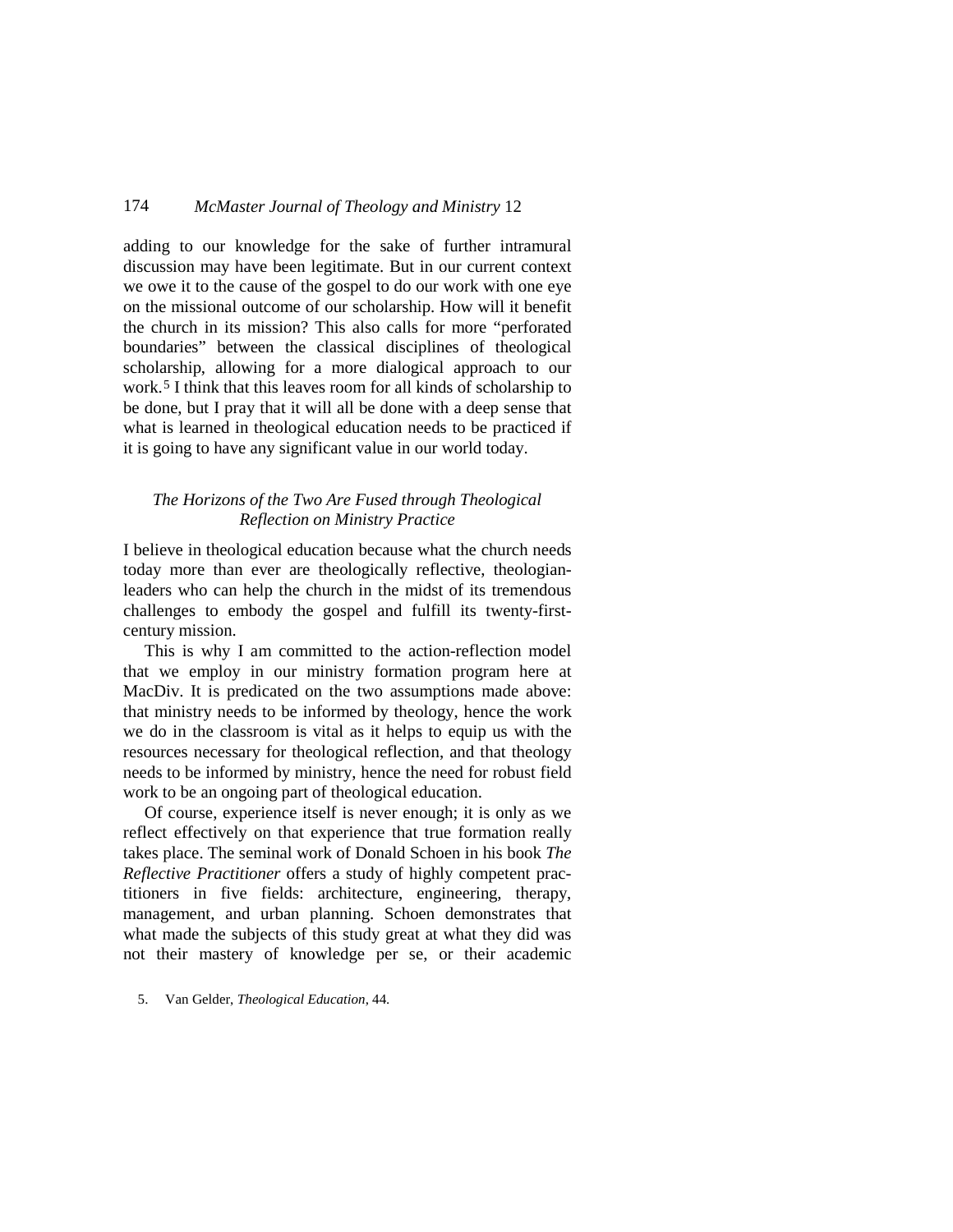backgrounds, but rather their ability to navigate the puzzles and dilemmas of practice through highly developed capacities for reflection on action.

In essence what Schoen, and others have demonstrated is that we learn not only from developing theory and testing it empirically, but from practice that is reflected on. In fact it may be that we have not really "learned" anything until we have practiced it and reflected upon it. But further, we may find that we can actually generate new ways of thinking and doing as a result of our reflection on practice.

In today's rapidly changing times, the ability to "learn as we go" and adapt to new sets of circumstances is crucial. Education becomes outdated. Consistent modes of doing often need updating or changing. To minister in today's world requires the ability to adapt our practices constantly to new circumstances and think in fresh, creative ways. Training received in 2011 probably won't work as well in 2031, or even 2021. This is a change in the last twenty-five years. Knowledge and practice did not evolve in nearly as rapid a way as it does now. While updating theoretical knowledge is also crucial, learning the art of reflection on action and how to increase our knowledge base through reflection on experience is a necessary life-long learning skill. In these days this is an essential skill for Christian ministry, to be able to reflect well, using the resources of theology (Scripture, tradition, experience, culture, reason, community) in order to allow ministry to mature and navigate the challenges of the context in which we now serve. It is in the act of theological reflection on ministry practice that the horizons of theology and practice are merged.

This means that theological education done missionally begins with practice. Our practice of ministry inevitably raises questions that call for theological answers. Our answers call for practice so that they may be tried, and a living theology can emerge that genuinely equips the church for its mission in the world. At the center of this is theological reflection on ministry practice. We practice theological reflection most effectively as we gain a depth of theological insight that is aided by both formal and informal theological education. This then enables us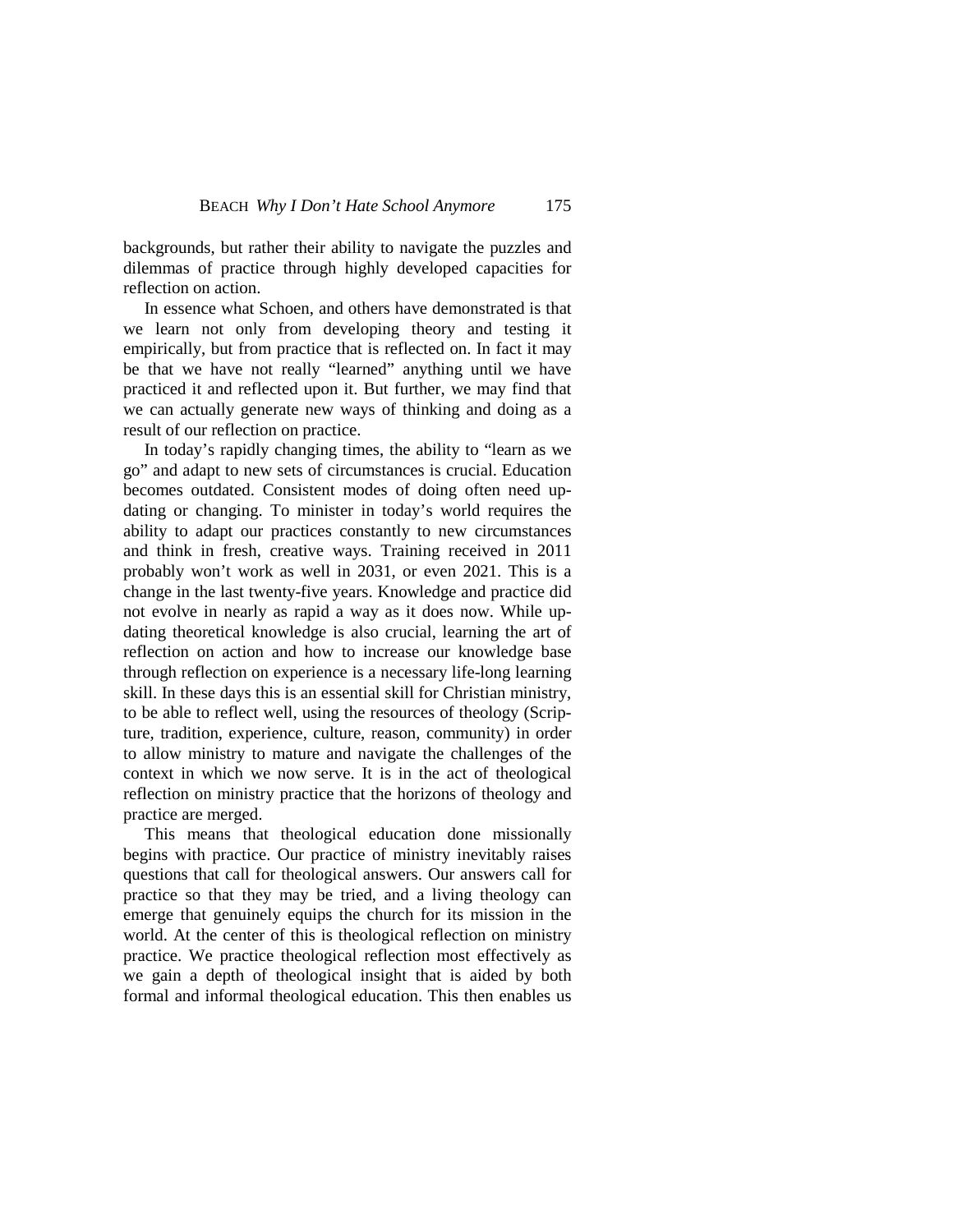to reflect well and creatively imagine new ways of doing ministry today so that the church is enabled in its mission. And this, once again, must be the goal of theological education: to empower the local church.

This is the heart of my sense of calling to this role at McMaster Divinity College. To paraphrase someone much wiser and more famous than I am, there is nothing like the local church when the local church is working well; it embodies the hope of the world.6 This is because:

- The church serves the poor

- It loves the outcast
- It speaks truth to power

- It makes room for sin, and flows with grace to the broken-

ness of all humanity

- It confronts wickedness
- It lifts up Jesus
- It loves unconditionally

- It lives out a humble righteousness and offers a better way

to the world

- It teaches patiently
- It prays for healing faithfully
- It waits expectantly

- It walks hopefully like a pilgrim on a journey to a land of promise

- It gives generously
- It offers unselfishly
- It listens quietly
- It prays consistently

The church is the habitat of God in a world that he loves, and that he longs to know him. It is the bride of Christ, the hope of the world and the one to which we are called to give ourselves as the vehicle of our service.

6. Hybels, *Courageous Leadership*, 13–28.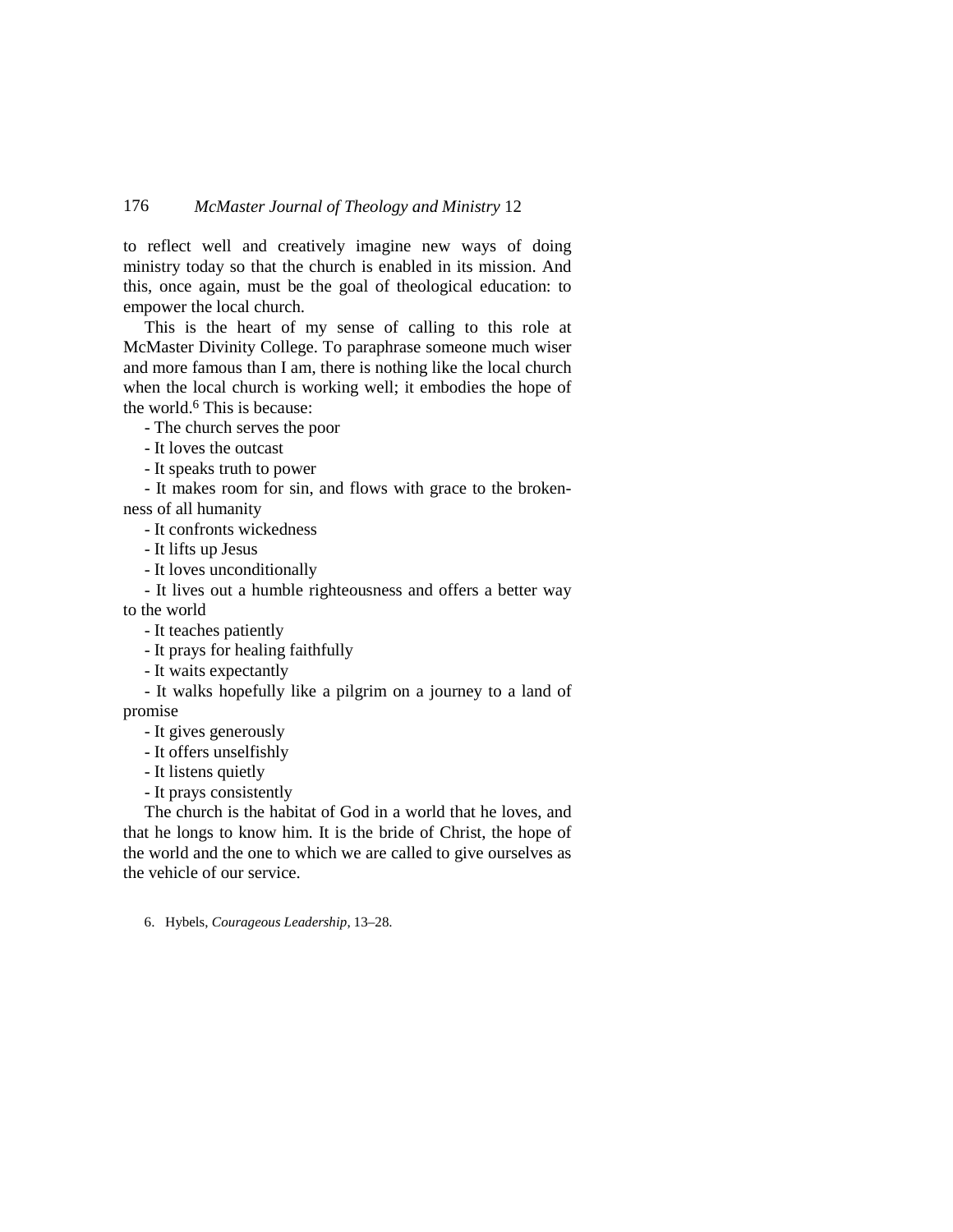#### *Conclusion*

This is why, when it is time to go to school, I don't pretend to be sick anymore. I don't hate school anymore because I am convinced that the seminary has a vital role to play in the mission of the church as it faces the great challenges of the twenty-first century in Canada today. The church needs pastorscholars who can exegete the biblical text in ways that help people understand how the text relates to the realities of life in today's world. It needs pastor-theologians who can address the questions of postmodern, post-Christian culture with insight that is rooted in the tradition of the church and the language of today. It needs pastor-leaders who understand our history clearly enough that we will not easily repeat some of its mistakes, and help us recover other parts of it so that it can guide us as we write our own chapter of church history. We need pastorpractitioners who are able to reflect theologically on the experience of ministry and respond with practical wisdom so as to help show the way forward. And we need theological educators who will help to nurture these skills as they understand the deeply missional nature of their calling to serve in the academy.

I don't hate school anymore because there is no greater enterprise to be a part of than God's mission. I love school now. I love this school; McMaster Divinity College is a place that can help change the world. Although I am far more realistic now than I once was, I still believe that the gospel of Jesus Christ is the best hope for the world today, and theologian-pastors are the best resource that the church has to help the church proclaim and embody that gospel. My job is to help equip that kind of leader, and as God enables, to be that kind of leader. So I'm not "faking" sick anymore, because I don't want to miss one day around here if I don't have to.